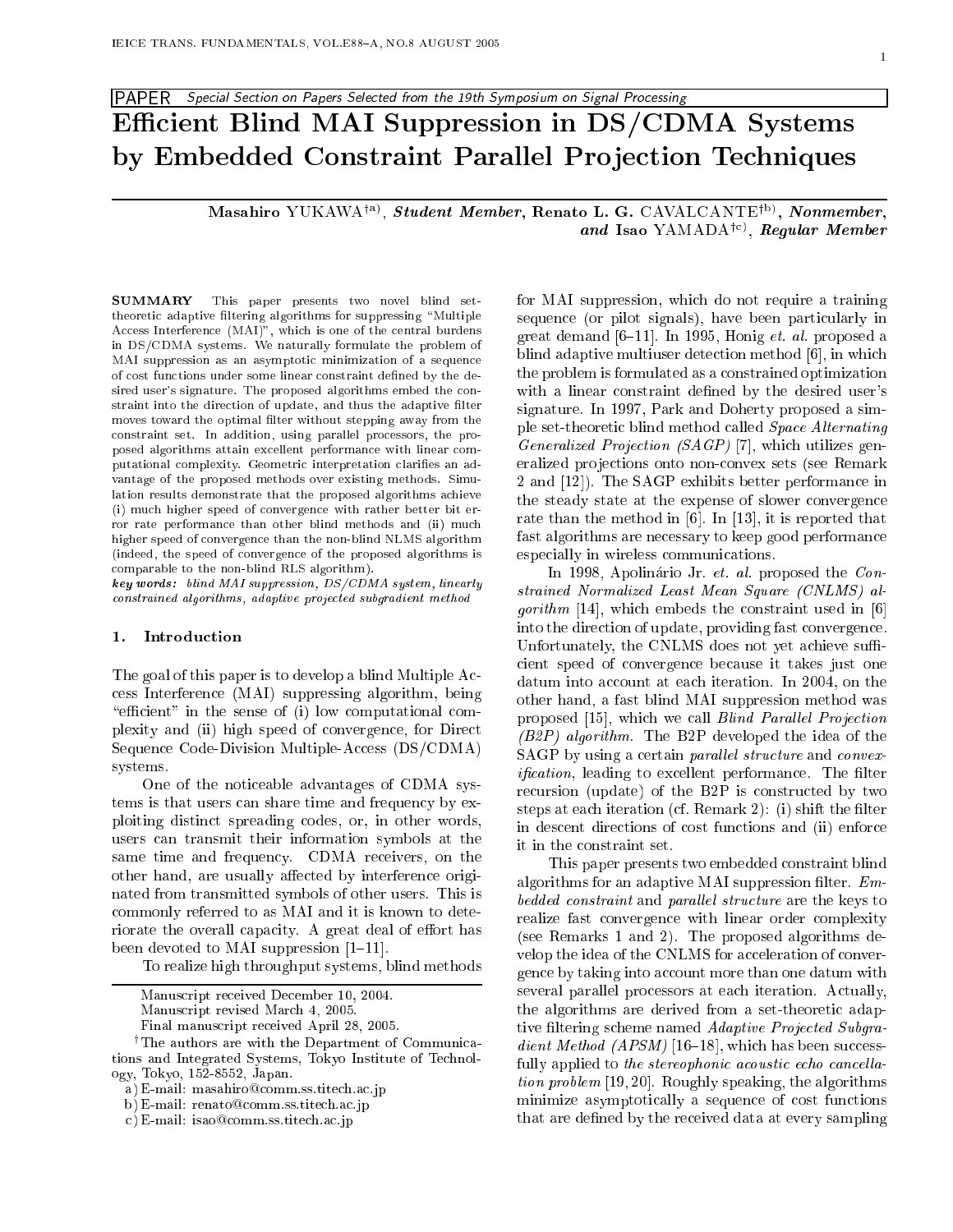time. Each iteration is constructed by two stages as follows. The first stage of the algorithms estimates the amplitude of the transmitted signal (as in [7]) and the transmitted bits. By using these estimates and the constraint used in [6], closed convex sets called *stochastic property sets* [see (9) in Sec. 3] are newly designed and, based on the distances to these sets, a reasonable cost function is defined. The second stage updates the MAI suppression filter in a descent direction of the cost function. The proposed algorithms have no need to enforce the filter in the constraint set unlike the SAGP or the B2P, since the constraint is embedded into the direction of update; i.e., the filter does not step away from the constraint set. Geometric interpretation clarifies an advantage of the proposed algorithms over the CNLMS, the SAGP and the B2P algorithms (see Remark 2). Simulation results exemplify dramatical improvements expected by the geometric interpretation.

Preliminary versions of this paper are presented in  $[21, 22]$ .

### 2. Background

#### 2.1 System Model

A Binary Phase-Shift Keying (BPSK) short-code DS/CDMA system is briefly summarized below. The system model considered in this paper is exactly the same as the one presented in  $[7, 11, 15]$ . Without loss of generality, assume that the desired user's signature  $s_1$  satisfies  $||s_1|| = 1$  as in [7]. The received data process  $(r[i])_{i\in\mathbb{N}}\subset\mathbb{R}^N$  (*N*: the length of signature) is

$$
\boldsymbol{r}[i] = A_1 b_1[i] \boldsymbol{s}_1 + \sum_{l=2}^{L} A_l \bar{b}_l[i] \bar{\boldsymbol{s}}_l + \boldsymbol{n}[i], \ \forall i \in \mathbb{N}, \ (1)
$$

where

$$
A_1 > 0
$$
: amplitude of the 1-st (desired) user\n $b_1[i] \in \{-1, 1\} : i\text{-th transmitted bit of the desired user$ \n $s_1 \in \left\{-\frac{1}{\sqrt{N}}, \frac{1}{\sqrt{N}}\right\}^N$ : signature of the desired user\n $n[i] \in \mathbb{R}^N : i\text{-th noise vector.}$ 

Moreover,  $A_l$   $(2 \leq l \leq L)$  is the amplitude of the *l*th interference, and  $\bar{b}_l[i]$  and  $\bar{s}_l$  are respectively the *i*-th interfering symbol bit and the interfering vector generated by *l*-th interfering user's parameters such as associated data bits and signature. In the presence of K users, the number of interferences  $L-1$  can range from  $K-1$  to  $2(K-1)$ , due to relative delays of the  $K-1$  interfering users [4].

The problem addressed in this paper is to suppress efficiently the MAI,  $\sum_{l=2}^{L} A_l \bar{b}_l[i] \bar{s}_l$  in (1), with a linear<br>filter without amplifying the noise  $n[i]$  severely.

## 2.2 Adaptive Projected Subgradient Method [16-18]

Let  $C \subset \mathbb{R}^N$  be a nonempty closed convex set; a set  $K \subset \mathbb{R}^N$  is said to be *convex* provided that  $\forall x, y \in K$ ,  $\forall \nu \in (0,1), \nu x + (1 - \nu)y \in K$ . Then, the projection<br>operator  $P_C : \mathbb{R}^N \to C$  maps a vector  $x \in \mathbb{R}^N$  to the unique vector  $P_C(x) \in C$  s.t.  $d(x, C) := ||x - P_C(x)|| =$  $\min_{\mathbf{y} \in C} \|\mathbf{x} - \mathbf{y}\|$ , where  $\|\mathbf{x}\| := \langle \mathbf{x}, \mathbf{x} \rangle^{1/2}$ ,  $\forall \mathbf{x} \in \mathbb{R}^N$ <br> $(\langle \mathbf{x}, \mathbf{y} \rangle) := \mathbf{x}^T \mathbf{y}$ ,  $\forall \mathbf{x}, \mathbf{y} \in \mathbb{R}^N$ , and the superscript T stands for transposition). Also let  $\Theta_n : \mathbb{R}^N \to [0, \infty)$ be a continuous *convex* function and  $\partial \Theta(\mathbf{y})$  the *subdif-* $\text{ferential}^{\dagger}$  of  $\Theta$  at  $y$ ; a function  $\Theta : \mathbb{R}^{N} \to \mathbb{R}$  is said to be convex if  $\Theta(\nu x + (1 - \nu)y) \leq \nu \Theta(x) + (1 - \nu)\Theta(y)$ ,  $\forall x, y \in \mathbb{R}^N$  and  $\forall \nu \in (0,1)$ . Then, the following scheme asymptotically minimizes  $(\Theta_n)_{n\in\mathbb{N}}$  over C.

Scheme 1: (Adaptive Projected Subgradient Method (APSM) [16-18]) Generate a sequence  $(h_n)_{n\in\mathbb{N}}$  by

$$
\boldsymbol{h}_{n+1} := \begin{cases} P_C \left( \boldsymbol{h}_n - \lambda_n \frac{\Theta_n(\boldsymbol{h}_n)}{\|\Theta'_n(\boldsymbol{h}_n)\|^2} \Theta'_n(\boldsymbol{h}_n) \right), \\ \text{if } \Theta'_n(\boldsymbol{h}_n) \neq \boldsymbol{0}, \\ \boldsymbol{h}_n, \quad \text{otherwise}, \end{cases} \tag{2}
$$

where  $h_0 \in \mathbb{R}^N$ ,  $\Theta'_n(h_n) \in \partial \Theta_n(h_n)$  and  $\lambda_n \in [0,2]$  is the relaxation parameter.

Basic properties of Scheme 1 are given in Appendix A.

# 3. Proposed Embedded Constraint Adaptive Algorithms

This section provides two set-theoretic algorithms for adaptation of a blind MAI suppression filter  $h_n \in \mathbb{R}^N$ , where  $n \in \mathbb{N}$  denotes the iteration number. All available data for the adaptation are assumed to be the sequence of received vectors  $(r[i])_{i\in\mathbb{N}}$  and the desired user's signature  $s_1$  (NOTE: In the absence of Inter-Chip Interference (ICI), the signature coincides with the spreading code and may be readily available [10].

#### 3.1 Set Design

To avoid the *self-nulling*<sup> $\dagger$ </sup>(i.e., canceling the desired user's signals), the following constraint is commonly imposed on the filter  $(e.g., [6])$ :

$$
\boldsymbol{h}_n \in C_s := \{ \boldsymbol{h} \in \mathbb{R}^N : \langle \boldsymbol{h}, \boldsymbol{s}_1 \rangle = 1 \}, \ \forall n \in \mathbb{N}. \tag{3}
$$

<sup>†</sup>The *subdifferential* of  $\Theta$  at  $\boldsymbol{y}$  is the set of all the *subgra*dients of  $\Theta$  at  $\mathbf{\hat{y}}$ ;  $\partial \Theta(\mathbf{y}) := \{\mathbf{a} \in \mathbb{R}^N : \langle \mathbf{x} - \mathbf{y}, \mathbf{a} \rangle + \Theta(\mathbf{y}) \leq \Theta(\mathbf{y})\}$  $\Theta(\boldsymbol{x}), \forall \boldsymbol{x} \in \mathbb{R}^N$  }.

 $^{\dagger\dagger}\!$  In the case when the amplitude of some interference is greater than that of a desired user, the filter may track not the desired user but the interference. In such a case, the desired user's signal is suppressed. The set  $C_s$  can avoid such a situation.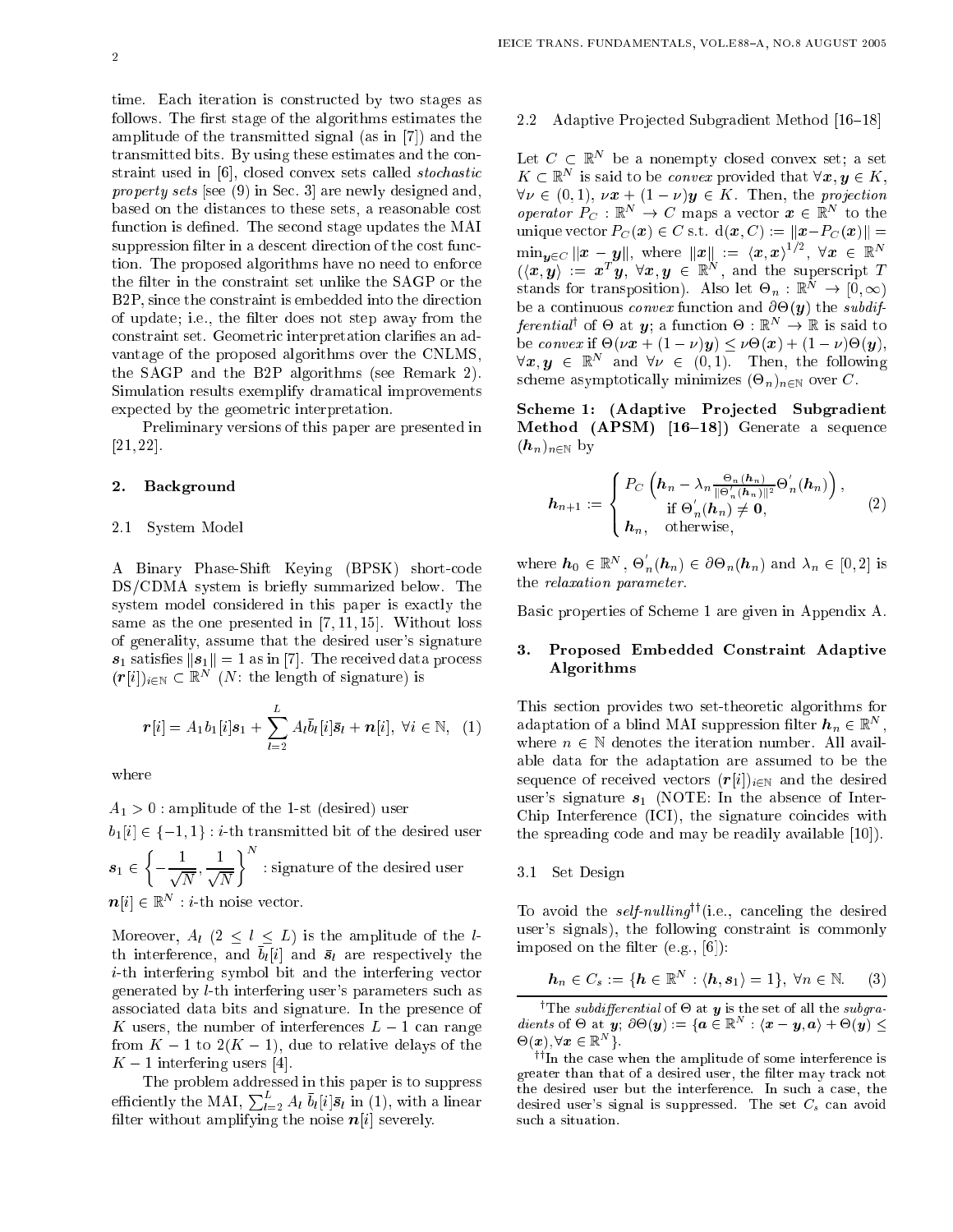Actually,  $\langle h_n, s_1 \rangle$  can be any positive constant, however, for simplicity, we let  $\langle h_n, s_1 \rangle = 1$ . For any  $h_n \in C_s$ ,  $\forall i \in \mathbb{N}$ ,

$$
\langle \boldsymbol{h}_n, \boldsymbol{r}[i] \rangle = A_1 b_1[i] + \sum_{l=2}^{L} A_l \bar{b}_l[i] \langle \boldsymbol{h}_n, \bar{\boldsymbol{s}}_l \rangle + \langle \boldsymbol{h}_n, \boldsymbol{n}[i] \rangle .(4)
$$

For suppressing the MAI without amplifying noise severely, the second and third terms on the right side of (4) should be reduced as much as possible. Thus, a Minimum Mean-Squared Error (MMSE) filter is defined as follows  $[9]$ :

$$
\boldsymbol{h}^* \in \operatorname*{argmin}_{\boldsymbol{h} \in C_s} E\left\{ (\langle \boldsymbol{h}, \boldsymbol{r}[i] \rangle - A_1 b_1[i])^2 \right\},\tag{5}
$$

where  $E\{\cdot\}$  denotes the expectation; see Appendix B for relationship between the MMSE and the Minimum Output Energy (MOE) optimal filters. Since  $A_1$  and  $b_1[i]$  in (5) are not available, we use the following estimates  $[7]$ :

$$
\widehat{A}_{1,n+1} := \widehat{A}_{1,n} + \gamma \left( |\langle \boldsymbol{h}_n, \boldsymbol{r}[n] \rangle| - \widehat{A}_{1,n} \right), \ \forall n \in \mathbb{N}, \ (6)
$$

$$
b_{1,n}[i]:=\operatorname{sgn}\left\langle \boldsymbol{h}_n,\boldsymbol{r}[i]\right\rangle,\ \forall n\in\mathbb{N},\tag{7}
$$

where  $\widehat{A}_{1,n}$  ( $\widehat{A}_{1,0} = 0$ ) and  $\widehat{b}_{1,n}[i]$  are respectively estimates of the amplitude  $A_1$  and the *i*-th transmitted bit  $b_1[i]$  at iteration number n, and  $\gamma \in (0,1]$  is the forget*ting factor*; see Remark 3. For simplicity, we define the signum function sgn:  $\mathbb{R} \to \{-1, 1\}$  as, if  $a > 0$ , sgn  $a =$ 1, otherwise, sgn  $a = -1$  ( $\forall a \in \mathbb{R}$ ). With the estimates in  $(6)$  and  $(7)$ , the problem is reformulated as finding a point in

$$
\underset{\boldsymbol{h}\in C_s}{\operatorname{argmin}} E\left\{ \left( \langle \boldsymbol{h}, \boldsymbol{r}[i] \rangle - \widehat{A}_{1,n+1} \widehat{b}_{1,n}[i] \right)^2 \right\}.
$$
 (8)

Instead of the expectation in  $(8)$ , we newly introduce the following stochastic property sets [cf. Remark B.1]  $(d)$ :

$$
C_{\rho}^{(n)}[i] := \left\{ \boldsymbol{h} \in \mathbb{R}^{N} : \left( \langle \boldsymbol{h}, \boldsymbol{r}[i] \rangle - \widehat{A}_{1,n+1} \widehat{b}_{1,n}[i] \right)^{2} \leq \rho \right\},
$$
  
 
$$
\forall n \in \mathbb{N}, \ \forall i \in \mathcal{I}_{n} := \{ n, n-1, \cdots, n-q+1 \}, \quad (9)
$$

where  $\mathcal{I}_n$  is the so-called *control sequence* (cf. [23]) with q elements (see Remark 3) and  $\rho \geq 0$  is a parameter that determines the reliability of the set to contain the MMSE optimal filter  $h^*$  in (5). Intuitively, an increase of  $\rho$  inflates the set  $C^{(n)}_\rho[i],$  and thus we call  $\rho$   $inflation$ *parameter* ( $\rho$  should be described as  $\rho_{n,i}$  because it can be designed independently for each set: in the following, however, such subscripts are omitted for notational simplicity).

Since  $C_s$  is completely reliable to contain  $h^*$ , our strategy is to use  $C_s$  as a hard (absolute) constraint set and  ${C_{\rho}^{(n)}[i]}_{i\in\mathcal{I}_n}$  as a collection of sets to which the distances should be reduced.

#### 3.2 Proposed Algorithms

Let us derive the proposed algorithms from Scheme 1 with the sets in (3) and (9). Given  $q \in \mathbb{N} \setminus \{0\}$ , let  $\{\omega_{\iota}^{(n)}\}_{{\iota \in \mathcal{I}_n}} \subset (0,1]$  satisfying  $\sum_{{\iota \in \mathcal{I}_n}} \omega_{\iota}^{(n)} = 1$ ,  $\forall n \in \mathbb{N}$ , be the weights. Define the cost function

$$
\Theta_n(\boldsymbol{h}) := \begin{cases}\n\sum_{\iota \in \mathcal{I}_n} \frac{\omega_{\iota}^{(n)}}{L_n^{(1)}} \mathrm{d}(\boldsymbol{h}_n, C_{\rho}^{(n)}[\iota] \cap C_s) \\
\mathrm{d}(\boldsymbol{h}, C_{\rho}^{(n)}[\iota] \cap C_s), \\
\text{if } L_n^{(1)} := \sum_{\iota \in \mathcal{I}_n} \omega_{\iota}^{(n)} \mathrm{d}(\boldsymbol{h}_n, C_{\rho}^{(n)}[\iota] \cap C_s) \neq 0, \\
0, \qquad \text{otherwise,} \n\end{cases} \tag{10}
$$

where  $d(\boldsymbol{h}, C_{\rho}^{(n)}[\iota] \cap C_s)$   $\left( = \left\| \boldsymbol{h} - P_{C_{\rho}^{(n)}[\iota] \cap C_s}(\boldsymbol{h}) \right\| \right), \forall \iota \in \mathcal{I}_n$ , is the distance function of the variable vector  $\boldsymbol{h} \in$  $\mathbb{R}^N$  to the set  $C_{\rho}^{(n)}[\iota] \cap C_s$  (which should be reduced). When  $L_n^{(1)} \neq 0 \iff h_n \notin \bigcap_{\iota \in \mathcal{I}_n} C_{\rho}^{(n)}[\iota] \cap C_s$ , the weighting  $\frac{\omega^{(n)}_t}{L^{(1)}_n}\mathrm{d}(\pmb{h}_n,C^{(n)}_\rho[\iota]\cap C_s)$  is given to each distance function, where  $L_n^{(1)}$  is the normalizing factor; the sets far from  $h_n$  have large weighting. When  $L_n^{(1)} = 0$ , we have  $h_n \in \bigcap_{\iota \in \mathcal{I}_n} C_{\rho}^{(n)}[\iota] \cap C_s$ , hence nothing is left<br>to do in this case. A subgradient of  $\Theta_n$  at  $h_n$  is given by  $\Theta'_n(h_n) = \frac{1}{L_n^{(1)}} \sum_{\iota \in \mathcal{I}_n} \omega_{\iota}^{(n)} \left( h_n - P_{C_{\rho}^{(n)}[\iota] \cap C_s} (h_n) \right) \in \partial \Theta_n(h_n)$  if  $L_n^{(1)} \neq 0$ ; for details, see [18, p.607, Example 3.

Application of  $C = \mathbb{R}^N$  and  $\Theta_n(h)$  in (10) to Scheme 1 yields the following algorithm.

# Algorithm 1: (Blind Parallel Constrained Projection Algorithm)

**Requirements:** the control sequence  $\mathcal{I}_n$ , the weights  $\omega_t^{(n)} > 0$  s.t.  $\sum_{\iota \in \mathcal{I}_n} \omega_t^{(n)} = 1$ , the signature  $s_1$ , the projection matrix  $Q := I - s_1 s_1^T$  (*I*: the identity matrix, NOTE:  $||s_1|| = 1$ , the inflation parameter  $\rho \geq 0$ , the step size  $\lambda_n \in [0,2]$  and the forgetting factor  $\gamma \in (0,1]$ .

Initialization:  $\hat{A}_{1,0} = 0$ ,  $h_0 = s_1 \in C_s$ 

### Algorithm:

1) Estimation of  $A_1$  and  $b_1[i]$ 

$$
\widehat{A}_{1,n+1} = \widehat{A}_{1,n} + \gamma \left( |\langle \boldsymbol{h}_n, \boldsymbol{r}[n] \rangle| - \widehat{A}_{1,n} \right)
$$

$$
\widehat{b}_{1,n}[l] = \text{sgn} \langle \boldsymbol{h}_n, \boldsymbol{r}[l] \rangle, \quad l \in \mathcal{I}_n
$$

2) Update of filter

$$
h_{n+1} = h_n + \lambda_n \mathcal{M}_n^{(1)} \left( \sum_{\iota \in \mathcal{I}_n} \omega_{\iota}^{(n)} P_{C_{\rho}^{(n)}[\iota] \cap C_s} \left( h_n \right) - h_n \right)
$$
\n(11)

where, for any  $h \in C_s$ ,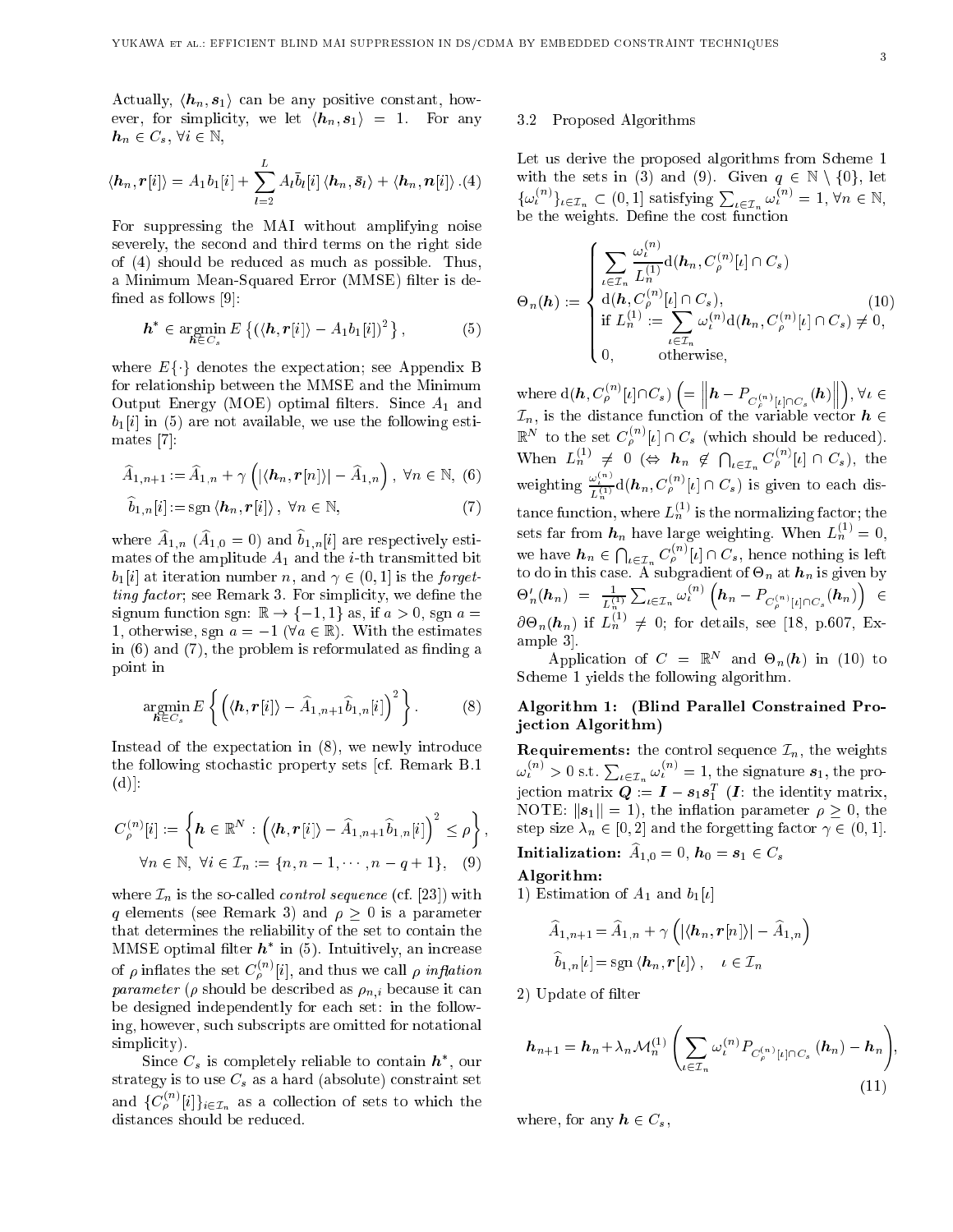| Algorithm | Adaptation rule                                                                                                                                                                                                                                                                                                                                                                                                                                   |
|-----------|---------------------------------------------------------------------------------------------------------------------------------------------------------------------------------------------------------------------------------------------------------------------------------------------------------------------------------------------------------------------------------------------------------------------------------------------------|
| OPM-GP    | $\boldsymbol{h}_{n+1} = P_{C_s} \left\{ \boldsymbol{h}_n + \mu \left( P_{H_n}(\boldsymbol{h}_n) - \boldsymbol{h}_n \right) \right\} = \boldsymbol{h}_n - \mu \frac{\left\langle \boldsymbol{h}_n, \boldsymbol{r}[n] \right\rangle}{\ \boldsymbol{r}[n]\ ^2} \boldsymbol{Q} \boldsymbol{r}[n]$                                                                                                                                                     |
|           | where $H_n := \{ h : \langle h, r[n] \rangle = 0 \}$                                                                                                                                                                                                                                                                                                                                                                                              |
| SAGP      | $A_{1,n+1}$ & $b_{1,n}$ are computed by (6) & (7)                                                                                                                                                                                                                                                                                                                                                                                                 |
|           | $\mathbf{h}_{n+1} = P_{C_s} \{ \mathbf{h}_n + \mu \left( P^{(g)}(\mathbf{h}_n) - \mathbf{h}_n \right) \},$                                                                                                                                                                                                                                                                                                                                        |
|           | where $P^{(g)}(\mathbf{h}_n) := \begin{cases} P_{H_n^{(+)}}(\mathbf{h}_n) = \mathbf{h}_n - \frac{\langle \mathbf{h}_n, \mathbf{r}[n]\rangle - \hat{A}_{1,n+1}}{  \mathbf{r}[n]  ^2} \mathbf{r}[n], & \text{if } \langle \mathbf{h}_n, \mathbf{r}[n]\rangle > 0, \\ P_{H_n^{(-)}}(\mathbf{h}_n) = \mathbf{h}_n - \frac{\langle \mathbf{h}_n, \mathbf{r}[n]\rangle + \hat{A}_{1,n+1}}{  \mathbf{r}[n]  ^2} \mathbf{r}[n], & \text{otherwise,} \end$ |
|           |                                                                                                                                                                                                                                                                                                                                                                                                                                                   |
|           | with $H_n^{(\pm)} := \{ h : \langle h, r[n] \rangle = \pm \widehat{A}_{1,n+1} \}$                                                                                                                                                                                                                                                                                                                                                                 |
| CNLMS     | $\widehat{A}_{1,n+1}$ & $\widehat{b}_{1,n}$ are computed by (6) & (7)                                                                                                                                                                                                                                                                                                                                                                             |
|           | $\boldsymbol{h}_{n+1} = \boldsymbol{h}_n + \mu \left( P_{C^{(n)}_0 \restriction n] \cap C_s}(\boldsymbol{h}_n) - \boldsymbol{h}_n \right)$                                                                                                                                                                                                                                                                                                        |
| B2P       | $A_{1,n+1}$ is computed by (6)                                                                                                                                                                                                                                                                                                                                                                                                                    |
|           | $\boldsymbol{h}_{n+1} = P_{C_s} \left\{ \boldsymbol{h}_{n} + \lambda_n \left( \sum_{j=0}^{q-1} w_j^{(n)} P_{C_i^{(n)}}(\boldsymbol{h}_{n}) - \boldsymbol{h}_{n} \right) \right\}$                                                                                                                                                                                                                                                                 |
|           | where $C_i^{(n)} := {\mathbf{h}:  \langle \mathbf{h}, \mathbf{r}[n-j] \rangle  \leq \widehat{A}_{1,n+1}}$                                                                                                                                                                                                                                                                                                                                         |

**Table 1** Adaptive Blind Algorithms.  $P_{C_s}(\boldsymbol{x}) = \boldsymbol{Q}\boldsymbol{x} + \boldsymbol{s}_1, \ \forall \boldsymbol{x} \in \mathbb{R}^N$ .

$$
P_{C_{\rho}^{(n)}[l]\cap C_{s}}(\boldsymbol{h}) = \begin{cases} \boldsymbol{h} - \frac{\langle \boldsymbol{h}, \boldsymbol{r}[l] \rangle - \hat{A}_{1,n+1} \hat{b}_{1,n}[l] - \sqrt{\rho}}{\boldsymbol{r}[l]^T \boldsymbol{Q} \boldsymbol{r}[l]}, \\ \quad \text{if } \langle \boldsymbol{h}, \boldsymbol{r}[l] \rangle - \hat{A}_{1,n+1} \hat{b}_{1,n}[l] > \sqrt{\rho}, \\ \boldsymbol{h} - \frac{\langle \boldsymbol{h}, \boldsymbol{r}[l] \rangle - \hat{A}_{1,n+1} \hat{b}_{1,n}[l] + \sqrt{\rho}}{\boldsymbol{r}[l]^T \boldsymbol{Q} \boldsymbol{r}[l]}, \\ \quad \text{if } \langle \boldsymbol{h}, \boldsymbol{r}[l] \rangle - \hat{A}_{1,n+1} \hat{b}_{1,n}[l] < -\sqrt{\rho}, \\ \mathbf{h}, \qquad \text{otherwise}, \end{cases} \tag{12}
$$

$$
\mathcal{M}_n^{(1)} := \left\{ \frac{\sum_{\iota \in \mathcal{I}_n} \omega_{\iota}^{(n)} \left\| P_{C_{\rho}^{(n)}[\iota] \cap C_s} \left( \boldsymbol{h}_n \right) - \boldsymbol{h}_n \right\|^2}{\left\| \sum_{\iota \in \mathcal{I}_n} \omega_{\iota}^{(n)} P_{C_{\rho}^{(n)}[\iota] \cap C_s} \left( \boldsymbol{h}_n \right) - \boldsymbol{h}_n \right\|^2}, \right. \\ \text{if } \boldsymbol{h}_n \notin \bigcap_{\iota \in \mathcal{I}_n} C_{\rho}^{(n)}[\iota] \cap C_s, \\ 1, \qquad \text{otherwise.}
$$

NOTE: For all  $n \in \mathbb{N}$ ,  $h_n \in C_s$  holds, since (i)  $h_0 \in C_s$  and (ii)  $h_n \in C_s \Rightarrow h_{n+1} \in C_s$  from (3) and (11). The proof of (12) is given in Appendix C. A weighted average of multiple projections as in  $(11)$ is referred to as *parallel projection* [24], since it can be computed in parallel by using  $q$  concurrent processors.

On the other hand, application of  $C = \mathbb{R}^N$  and  $\Theta_n(\boldsymbol{h}) := \Phi_n(P_{C_s}(\boldsymbol{h})),$  where

$$
\Phi_n(\boldsymbol{h}) := \begin{cases} \sum_{\iota \in \mathcal{I}_n} \frac{\omega_{\iota}^{(n)}}{L_n^{(2)}} \mathrm{d}(\boldsymbol{h}_n, C^{(n)}_\rho[\iota]) \mathrm{d}(\boldsymbol{h}, C^{(n)}_\rho[\iota]), \\ \text{if} \quad L_n^{(2)} := \sum_{\iota \in \mathcal{I}_n} \omega_{\iota}^{(n)} \mathrm{d}(\boldsymbol{h}_n, C^{(n)}_\rho[\iota]) \neq 0, \\ 0, \qquad \text{otherwise}, \end{cases}
$$

to S
heme 1 yields the following algorithm (for details about the derivation of the algorithm, see [18, p.610, Example  $5$ .

### Algorithm 2: (Blind Constrained Parallel Projection Algorithm)

Requirements & Initialization: the same as Algorithm 1

#### Algorithm:

1) Estimation of  $A_1$  and  $b_1[i]$ : the same as Algorithm 1 2) Update of lter

$$
h_{n+1} = h_n + \lambda_n \mathcal{M}_n^{(2)} P_{\widetilde{C}_s} \Biggl( \sum_{\iota \in \mathcal{I}_n} \omega_{\iota}^{(n)} P_{C_{\rho}^{(n)}[\iota]} \left( h_n \right) - h_n \Biggr);
$$
\n(13)

;

where  $C_s := \{ h \in \mathbb{R}^N : \langle h, s_1 \rangle = 0 \}$  is a translated linear subspace of  $C_s$  and

$$
P_{\widetilde{C}_s}\left(\boldsymbol{h}\right)=\boldsymbol{Q}\boldsymbol{h},
$$

$$
P_{C_{\rho}^{(n)}[\iota]}(h) = \begin{cases} h - \frac{\langle h, r[\iota] \rangle - \hat{A}_{1,n+1} \hat{b}_{1,n}[\iota] - \sqrt{\rho}}{\|r[\iota]\|^2} r[\iota], \\ \qquad \qquad \text{if } \langle h, r[\iota] \rangle - \hat{A}_{1,n+1} \hat{b}_{1,n}[\iota] > \sqrt{\rho}, \\ h - \frac{\langle h, r[\iota] \rangle - \hat{A}_{1,n+1} \hat{b}_{1,n}[\iota] + \sqrt{\rho}}{\|r[\iota]\|^2} r[\iota], \\ h, \qquad \qquad \text{otherwise}, \end{cases}
$$

$$
\mathcal{M}_n^{(2)} := \begin{cases} \frac{\sum_{\iota \in \mathcal{I}_n} \omega_{\iota}^{(n)} \left\| P_{C_{\rho}^{(n)}[\iota]}(h_n) - h_n \right\|^2}{\left\| P_{\tilde{C}_{s}} \left( \sum_{\iota \in \mathcal{I}_n} \omega_{\iota}^{(n)} P_{C_{\rho}^{(n)}[\iota]}(h_n) - h_n \right\|^2 \right. \\ \qquad \qquad \text{if } \sum_{\iota \in \mathcal{I}_n} \omega_{\iota}^{(n)} P_{C_{\rho}^{(n)}[\iota]}(h_n) - h_n \notin \tilde{C}_{s}^{\perp}, \\ 1, \qquad \text{otherwise}. \end{cases}
$$

For any linear subspace  $M \subset \mathbb{R}^N$ ,  $M^{\perp} \subset \mathbb{R}^N$  is defined as  $M^{\perp} := \{ \boldsymbol{x} \in \mathbb{R}^N \, : \, \langle \boldsymbol{x}, \boldsymbol{m} \rangle = 0, \; \forall \boldsymbol{m} \in M \}.$ Algorithm 2 belongs to the family of Embedded Constraint Adaptive Proje
ted Subgradient Method (EC- $APSM$ ) [16-18]. Moreover, Algorithm 1 can be generalized into a new family of embedded onstraint algorithms shown in Appendix D.

#### Remark 1: (Computational Complexity)

ivote that the computation of  $\mathcal{Q} \boldsymbol{a} \; = \; \boldsymbol{a} - \boldsymbol{s}_1 (\boldsymbol{s}_1 \, \boldsymbol{a}),$  $\forall a \in \mathbb{R}^N$ , requires 2N multiplications. Moreover,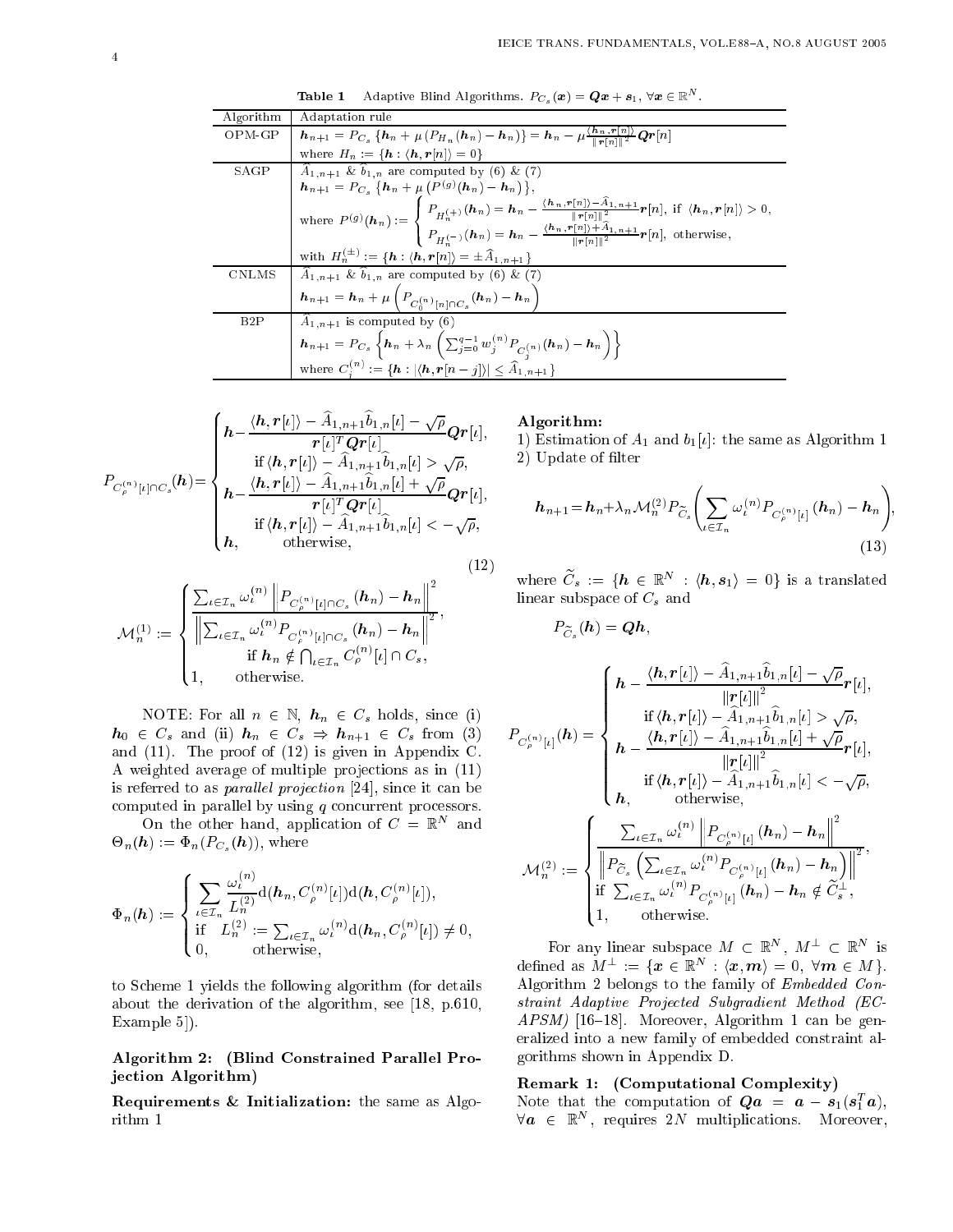

Fig. 1 A geometric interpretation of embedded constraint methods: the proposed algorithms and the CNLMS algorithm. The dotted area shows  $C_{\rho}^s$  '[n]  $\cap C_{\rho}^s$ '[n  $-$  1]  $\cap C_s$ .

 $\nabla \ell \in \mathcal{L}_n \setminus \{n\}, \quad \mathcal{T}[\ell] \cdot \mathcal{Q}\mathcal{T}[\ell]$  and  $\mathcal{Q}\mathcal{T}[\ell]$  in Algorithm 1" and " $||r[i]||^2$  in Algorithm 2" are computed at the previous iterations. Hen
e, we see that both Algorithms 1 and 2 require  $(4q + 5)N$  multiplications at each iteration. Furthermore, note that each term in the summation in  $(11)$  [or  $(13)$ ] can be computed in parallel (independently). Therefore, with  $q$  concurrent processors, the number of multiplications imposed on each processor is reduced to  $9N$  no matter how many projections are used; i.e., the omplexity order imposed on ea
h pro
essor is linear. This implies that the proposed algorithms are suitable for real-time implementation. On the other hand, the RLS-based-MMSE method [8] and the subspace approach [9], which are well-known blind methods, require  $O(N^2)$  and  $(4L+3)N+O(L)$  multipliations, respe
tively. Moreover, for good performan
e, the subspa
e approa
h needs to dete
t the exa
t number of strong interferen
es, whi
h in
reases the overall system omplexity.

Table 1 gives a unified view, with projection operators, to the following blind algorithms: the normalized OPM-based gradient projection  $(OPM-GP)$  [6,7], the SAGP [7], the blind CNLMS that is based on the idea of  $[14]$  combined with our defining sets in  $(9)$ , and the B2P  $[15]$ . The OPM-GP  $[7]$  is a normalized version of the blind MOE algorithm  $[6]$ ; the algorithms are called respectively *projected NLMS* and *projected LMS* in [25]. It is not hard to see that the CNLMS is a special case of Algorithm 1 with  $q = 1$  and  $\rho = 0$ . It should be remarked that the steady state performan
e of the B2P and the SAGP may be different, since the algorithms use different sets as shown in Table 1. The SAGP utilizes the so-called *generalized projection*  $P^{(g)}(\boldsymbol{h}_n)$  (see e.g., [12]), which gives a nearest point from  $h_n$  in the non-convex set  $H_n^{(+)} \cup H_n^{(-)}$ . The generalized projection is not a strict projection because it is not always unique (cf. the definition of projection in Sec. 2-B). In fact, if

Fig. 2 A geometric interpretation of non-embedded constraint methods (the SAGP and the B2P) and the proposed methods. The dotted area shows  $C_0^{n'}[n] \cap C_0^{n'}[n-1].$ 

 $\begin{aligned} \langle \boldsymbol{h}_n, \boldsymbol{r}[n] \rangle &= 0, \text{ there exist two nearest points from } \boldsymbol{h}_n \text{ in } \\ H_n^{(+)} \cup H_n^{(-)}; \, P_{H_n^{(+)}}(\boldsymbol{h}_n) \text{ and } P_{H_n^{(-)}}(\boldsymbol{h}_n). \text{ Fortunately, a } \end{aligned}$ geometri omparison of the SAGP with the proposed algorithms is possible (see Remark 2), since  $C_0^{(n)}[n]$  coincides with  $H_n^{(+)}$  [or  $H_n^{(-)}$ ] when sgn $\langle \boldsymbol{h}_n, \boldsymbol{r}[n] \rangle = 1$  (or  $\text{sgn}(\bm{n}_n, \bm{r}|n|) = -1$ ), by (7), (9) and Table 1. It is easily seen that  $C_0^{(n)}$  used in the B2P is a closed convex<br>set bounded by the hyperplanes  $H_n^{(+)}$  and  $H_n^{(-)}$  used in the SAGP.

Figures 1 and 2 illustrate geometri interpretations of the proposed algorithms ompared with a simple embedded onstraint method (the CNLMS) and non-embedded onstraint methods (the SAGP and the B2P), respectively. A geometric interpretation of the OPM-GP is also possible; the set  $H_n$  is nothing but the translated subspace of  $H_n^{(+)}$  [or  $H_n^{(-)}$ ]. For visual clarity, however, it is omitted. For the proposed algorithm and the B2P, the uniform weights,  $\omega_t^{(n)} = 1/2$  $(\forall i = 1, 2)$ , are employed with  $q = 2$  parallel processors. For the B2P, the step size is set to  $\mathcal{M}_n$ . For the other methods, the step sizes are set to 1. I ne MMSE optimal filter  $n$  is assumed to satisfy  $\mathbf{h}^* \in C^{(n)}_{\rho}[n] \cap C^{(n)}_{\rho}[n-1] \cap C_s$ . All algorithms are assumed to have, if ne
essary, a ommon amplitude estimation  $A_{1,n+1}$  and a correct bit estimation  $b_{1,n}[n]$ . A remark on geometric comparisons is given below.

#### Remark 2: (Geometri Comparisons)

Referring to Fig. 1, we see that the proposed algorithms generate loser points to the MMSE optimal filter  $\bm{n}$  –than the CNLMS due to its parallel structure; i.e., the proposed algorithms utilize multiple data simultaneously. As also seen in the figure, Algorithm 1 takes an averaged direction of exact projections onto  $\{C^{(n)}_\rho[\iota]\cap C_s\}_{\iota\in\mathcal{I}_n},$  while Algorithm 2 takes an averaged direction of relaxed projections. The "relaxation" de-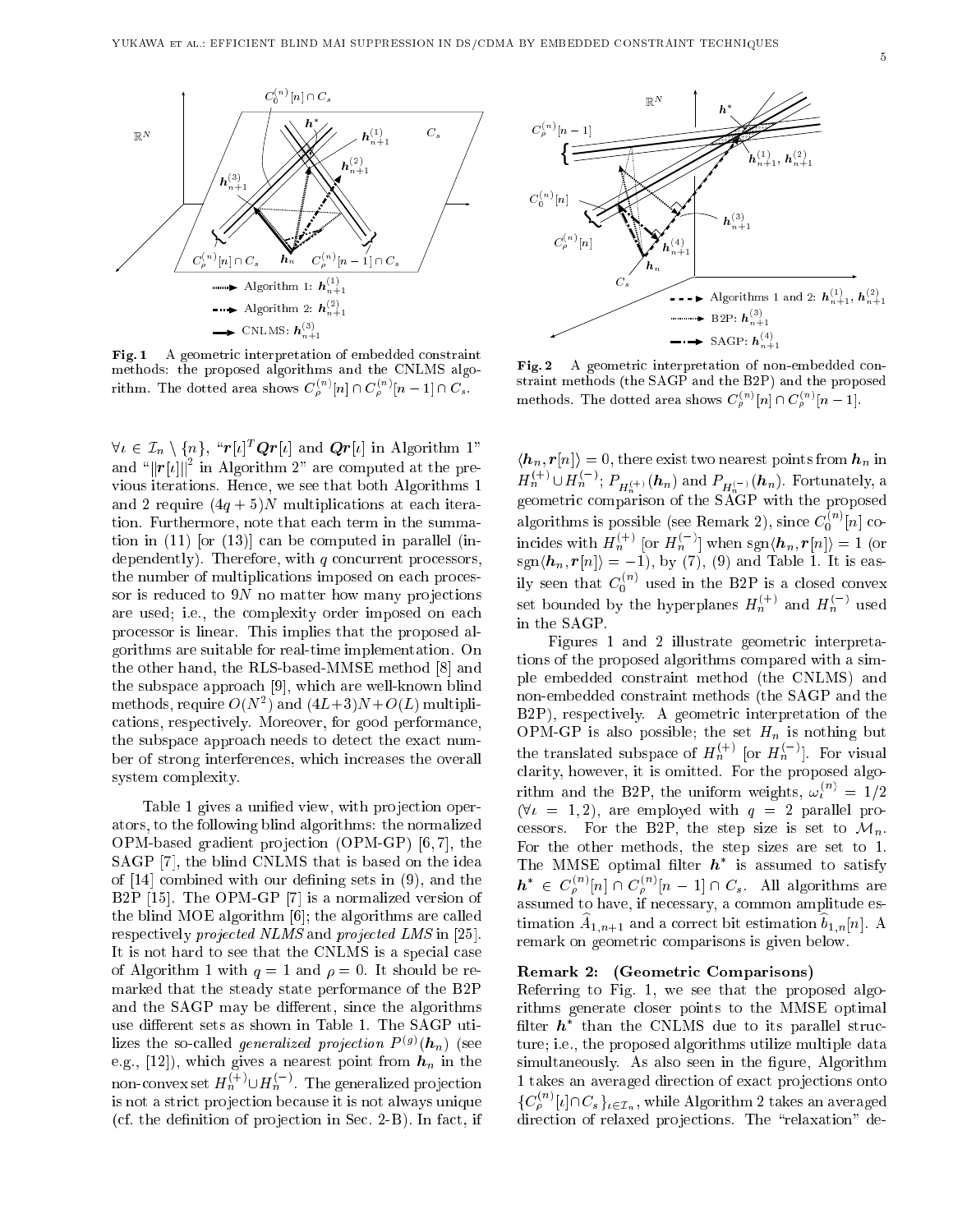

Fig. 3 SINR curves of Algorithm 1 with different values of inflation parameter  $\rho$  under SNR=15 dB.

pends on the angle between  $s_1$  (the normal vector of the hyperplane  $C_s$ ) and  $r[t]$  (the one of the boundary hyperplanes of  $C_{\rho}^{(n)}[\iota]).$ 

Referring to Fig. 2, we see that the B2P generates a closer point to  $\boldsymbol{n}$  than the SAGP due to its parallel stru
ture. The proposed algorithms generate even loser points than the B2P due to its embedded constraint structure in addition to its parallel structure. We also see that the SAGP and the B2P are constructed by two steps; the second step  $P_{C_s}(\cdot)$  in Table 1 is to enforce the filter in the constraint set. On the other hand, the CNLMS and the proposed algorithms update the filter along the constraint set, and hence they are constructed by one step.

Finally, from our observation, a simple strategy for the design of  $\gamma$  and q [cf. (6) and (9)] is given below.

### Remark 3: (On Design of  $\gamma$  and  $q$ )

From Remark B.1 (d) in Appendix B,  $A_{1,n+1} \approx A_1$ should be valid for good steady state performan
e, which can be obtained with small  $\gamma$ , although it may decrease the speed of convergence [7]. From our experience, q leads to good performance when  $T_{a.c.}/qT_b > 0.1$ , where  $T_{a,c}$  and  $T_b$  denote the period when the channels are almost onstant and the bit period, respe
tively.

To exemplify the dis
ussion in Remark 2, we present numerical comparisons in the following section.

#### 4. Simulation Results

This se
tion provides the results of some omputer simulations, all of whi
h are performed under the following conditions. The number of interfering users is  $(K - 1) = 5$ , and all users have amplitude 10 times greater than the amplitude of the desired signal  $A_1 = 1$ . Signals are modulated by 31-length Gold sequen
es



Fig. 4 Proposed algorithms versus other blind methods in SINR under SNR=15 dB.



Fig. 5 BER curves of the proposed algorithms with  $\rho$  (i) fixed throughout simulations and (ii) switched after convergen
e.

 $(N = 31)$ , which are chosen randomly. For all algorithms,  $h_0 = s_1 \in C_s$  is employed and, if the estimation of the amplitude is needed, the forgetting factor is set to  $\gamma = 0.01$ , by following the way in [7, 15].

#### 4.1 Effects of Inflation Parameter

First, the effects of the inflation parameter  $\rho$  in (9) are examined. Figure 3 ompares the output Signal to Interferen
e-plus-Noise Ratio (SINR) performan
e of Algorithm 1, which at the  $n$ -th iteration is obtained by

$$
\text{SINR}_{n} := \frac{\sum_{u=1}^{U} \left\langle \mathbf{h}_{n}^{(u)}, \mathbf{s}_{1} \right\rangle^{2}}{\sum_{u=1}^{U} \left[ \frac{\left\langle \mathbf{h}_{n}^{(u)}, \mathbf{r}^{(u)}[n] - A_{1}^{(u)} b_{1}^{(u)}[n] \mathbf{s}_{1} \right\rangle}{A_{1}^{(u)}} \right]^{2}}.
$$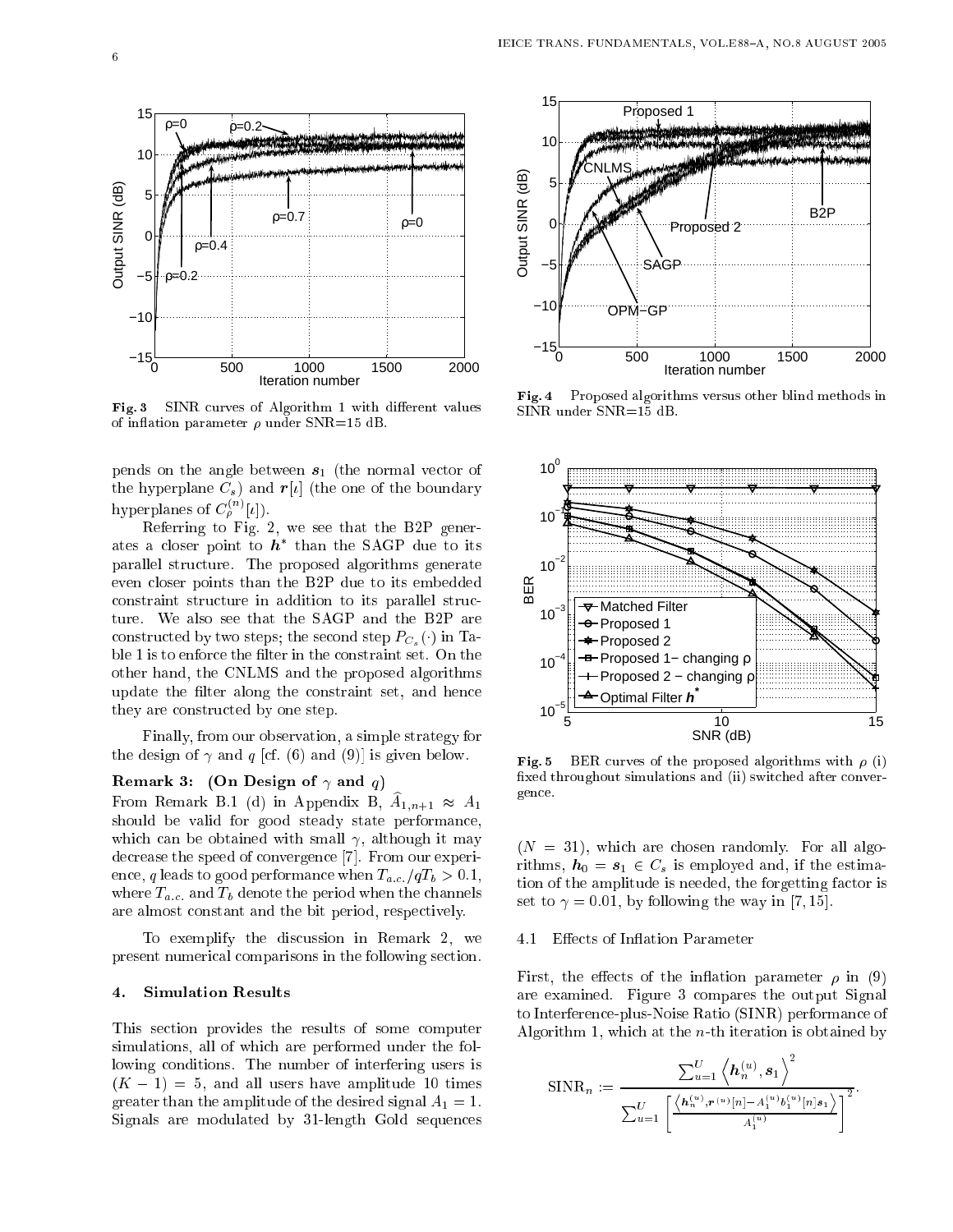

Fig. 6 Proposed algorithms versus other blind methods in BER.

Here  $\boldsymbol{h}_n^{(u)}$  and  $\boldsymbol{r}^{(u)}[n]$  are the respective vectors at the u-th realization,  $A_1^{(u)}$  and  $b_1^{(u)}[n]$  are respectively the amplitude and the n-th transmitted bits of the desired user at the *u*-th realization, and  $U = 500$  is the number of realizations. For simplicity, the path delays of users 2 to 6 are integer multiples of the chip rate  $aT_c \in [0, T_b]$ ,  $a \in \mathbb{N}$ , which were chosen randomly with equal probability among the given multiples at every realizations. The simulations are performed under Signal (or bit energy) to Noise Ratio (SNR) :=  $10 \log_{10} \frac{A_1}{\sigma_n^2}$  =15 dB, where  $\sigma_n^2$  is the variance of additive noise. Different fixed values,  $\rho = 0$ , 0.2, 0.4 and 0.7, are assigned to the inflation parameter. For simplicity, we set  $r[i] = r[1]$ for  $i \leq 1$ , and  $\omega_{\iota}^{(n)} = \frac{1}{q}$ ,  $\forall \iota \in \mathcal{I}_n$ . The step size  $\lambda_n = 0.2$ (see also below) is employed with  $q = 16$  parallel proje
tions.

We observe that, although " $\rho = 0$ " exhibits the fastest initial convergence in the experiments, " $\rho = 0.2"$ achieves better steady state performance ( $\degree \rho = 0.4"$ and " $\rho = 0.7$ " are also expected to achieve higher SINR than " $\rho = 0$ " after more iterations). Considering the performan
e in the initial and steady states,  $\mu^{\mu} \rho = 0.2 \approx 6\sigma_n^2$ " may be an effective fixed value in this simulation. Note, however, that  $\rho$  should be designed by taking into account influence of MAI and estimation errors in  $A_{1,n+1}$  &  $b_{1,n}[i]$  as well as noise. Hence, the design of inflation parameter needs additional disussion, whi
h will be addressed in a future work; a simple fundamental analysis on this designing problem is reported in [26]. With an appropriately designed inflation parameter, the step size  $\lambda_n$  can naturally be set to 1;  $\boldsymbol{h}$  –may not belong to the simple sets we designed herein, and  $\lambda_n = 0.2$  realizes robustness against such a situation in our simulations.

A simple review of Fig. 3 brings a natural suggestion that ex
ellent performan
e in both initial and steady states will be simultaneously realized by assigning " $\rho = 0$ " at the beginning and "an appropriate value" of  $\rho$ " after convergence; this suggestion is consistent with the results in  $[26]$ . To verify this suggestion, additional experiments are performed below.

4.2 Proposed Methods with Change of Inflation Parameter & Comparison with Other Blind Methods

We assign 0 at the beginning and 0.7 after iteration number 500 to the inflation parameter  $\rho$ , and the other parameters are the same as employed in Fig. 3. Figure 4 ompares the SINR performan
e, under SNR  $=15$  dB, of the proposed algorithms with the ones presented in Table 1 (For omparisons with another major blind method, the Constant Modulus with Amplitude Estimation  $(CMAE)$  [11], see [15]). For Algorithm 2 and the B2P, the same parameters as Algorithm 1 are employed (For the B2P, the step size is set to  $\lambda_n = 0.2 \mathcal{M}_n$ . For the OPM-GP, the SAGP and the CNLMS, step sizes are set to 0.2 for a fair omparison. As expected from Remark 2, we observe that the proposed algorithms outperform all other methods in terms of speed of onvergen
e, while attaining ex
ellent SINR in the steady state. Moreover, the additional omputational omplexity imposed by the proposed algorithms an be somehow alleviated by using pro
essors in parallel (see Remark 1). As suggested in the end of Sec. 4-A, we observe that the steady state performance of Algorithm 1 is improved by around 1 dB, although, judged from Fig. 3, the choice of  $\rho = 0.7$  may not be the best.

To highlight the steady state performan
e, the Bit Error Rate (BER) performance is depicted in Figs. 5 and 6 over SNR ranging from 5 to 15 dB. To apture the steady state performan
e in a fair manner, 6000 bits are transmitted at ea
h realization and the last 1000 bits for 100 realizations are used to calculate the BER. For a comparison, the line by the optimal filter  $\bm{n}$  – is depicted, which is computed by (B.1) and  $\bm{R_{r}}=$  $A_1^2 s_1 s_1^T + \sum_{l=2}^L A_l^2 \bar{s}_l \bar{s}_l^T + \sigma_n^2 I$ , with full information, based on the independen
e assumption.

Figure 5 ompares the BER of the proposed algorithms with "changing the inflation parameter  $\rho$  as in Fig. 4" and "fixing  $\rho$  to 0". We see that the BER performance is significantly improved due to the change of  $\rho$ . In Fig. 6, the BER performance of the proposed algorithms with changing  $\rho$  is compared with the blind methods employed in Fig. 4. Referring to Figs. 4 and 6, we observe that the proposed algorithms achieve much faster onvergen
e in SINR than the SAGP and the CNLMS as well as almost the same BER performan
e as the optimal filter. Also we observe that the proposed algorithms drasti
ally outperform the OPM-GP and the B2P in BER. Reviewing Fig. 3 and onsidering that the CNLMS is a special case of Algorithm 1 with  $q = 1$  (see (11) and Table 1), another suggestion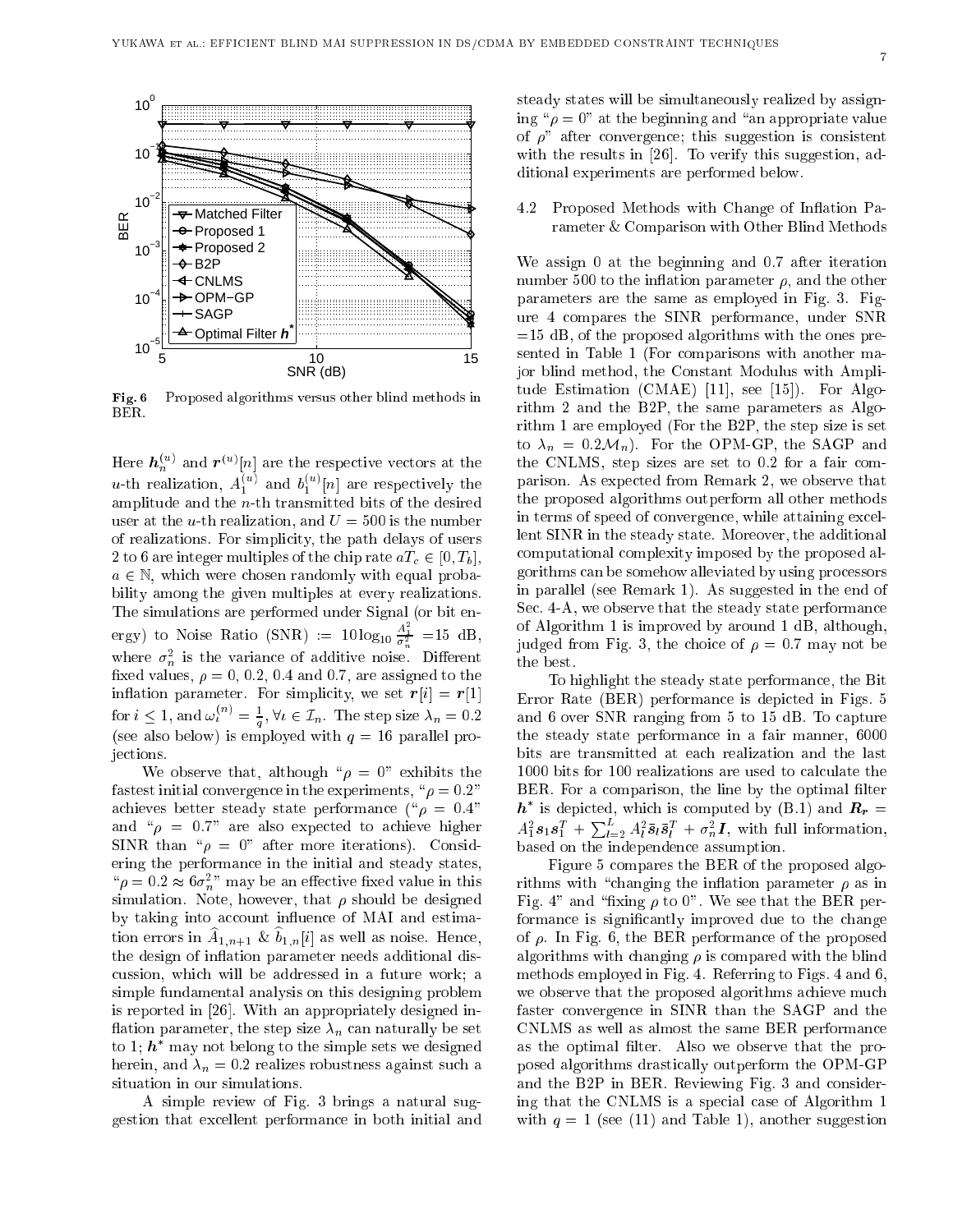

Fig. 7  $\degree$  Proposed algorithms with q switched to 1 after onvergen
e" versus other blind methods in SINR under  $SNR=15$  dB.

is brought that the steady state performan
e of Algorithm 1 will also be improved by switching  $q$  to 1 after onvergen
e.

To verify this se
ond suggestion, further experiments for the proposed algorithms are performed under  $SNR = 15$  dB, where the number of parallel projections is set to  $q = 16$  at the beginning and it is switched to 1 at iteration number 500 and the inflation parameter is fixed to  $\rho = 0$  throughout the simulations. The other parameters are the same as in Fig. 4. Figure 7 ompares the SINR performan
e of the proposed algorithms with the blind methods used in Fig. 4. We observe that the performan
e in the steady state is ef ficiently improved by decreasing the number of parallel projections after convergence, as expected by the second suggestion. This swit
hing strategy is easily realized in hardware implementation.

#### 4.3 Comparison with Non-Blind Methods

Finally, Fig. 8 ompares the proposed algorithms, under SNR=15 dB, with the non-blind (semi-blind) algorithms; Generalized Projection (GP) algorithm [7] with known amplitude of desired user, the Normalized Least Mean Square (NLMS) and the Recursive Least Squares  $(RLS)$  algorithms [27] with training sequences. For the non-blind methods, parameters are adjusted to a
hieve the fastest noti
eable rate of onvergen
e. For the proposed algorithms and the B2P, the employed parameters are the same as in Fig. 4. We observe that the proposed algorithms a
hieve rather faster onvergen
e than the non-blind NLMS, and exhibit omparable speed of onvergen
e to the non-blind RLS. These remarkable improvements are accomplished by the embedded onstraint and parallel stru
tures.



Fig. 8 Proposed algorithms versus non-blind methods in SINR under SNR=15 dB. RLS:  $\theta = 1.0 \times 10^{4}$  and  $\lambda = 0.98$ . NLMS:  $\mu = 0.6$ . GP:  $\mu = 0.6$ .

#### 5. Con
luding Remarks

This paper has presented two blind adaptive filtering algorithms for the MAI suppression in DS/CDMA systems. Sin
e the proposed algorithms are based on the parallel pro je
tion with the embedded onstraint stru
 ture, they a
hieve loser points to the MMSE optimal filter than the existing methods at each iteration. Simulation results have demonstrated that the proposed algorithms exhibit ex
ellent performan
e.

The extensive experiments presented in this paper suggest that the A-PCP (see Appendix D) and the EC-APSM may in
lude ex
ellent embedded onstraint algorithms. Those two families of embedded onstraint algorithms (i.e., A-PCP and EC-APSM) are expe
ted to be useful not only in ommuni
ations but also in a wide range of appli
ations. In the presented simulations, we focus on the uniform weights  $(\omega_i^{(n)} = \frac{1}{n})$  $\mathbf{r}$  $\forall i \in \mathcal{I}_n$ ; see the previous section) for simplicity. For further improvements, an efficient strategic weighting technique such as the one proposed in  $[28, 29]$  would be effective. An extension of the proposed algorithms is possible, by following the way in  $[30]$ , to the more general case when the signature at the receiver is complexvalued as in multipath hannels. Furthermore, to employ the proposed algorithms in multipath hannels, hannel estimation te
hniques should be used and the algorithms must be robust against errors in the hannel estimation. An extension of the proposed algorithms to su
h ases will be addressed in a future work.

#### Appendix A: Properties of S
heme 1

Scheme 1 has the following properties  $[16-18]$ .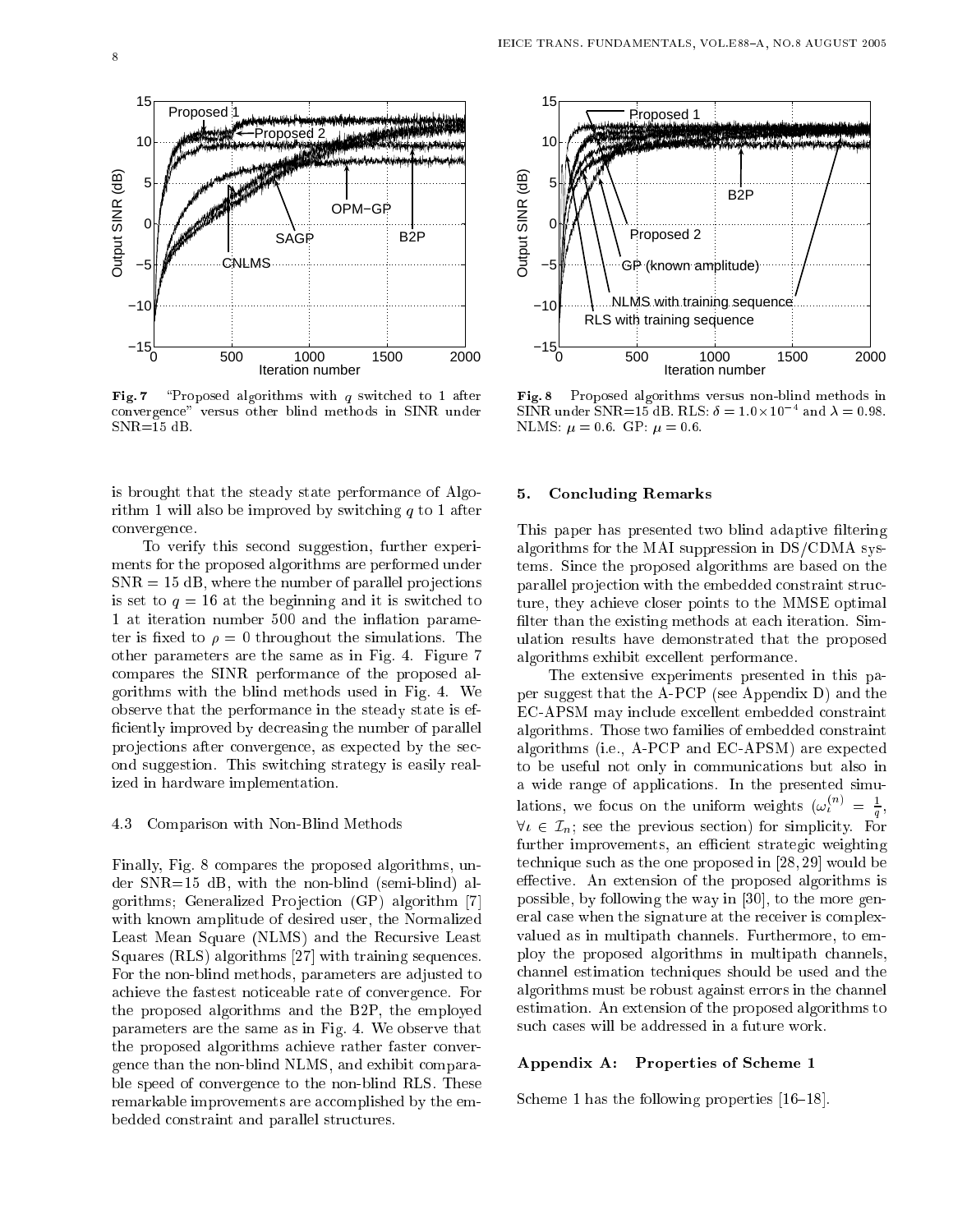(a) (Monotonicity)

$$
\left\|\mathbf{h}_{n+1}-\mathbf{h}^{*(n)}\right\| \leq \left\|\mathbf{h}_{n}-\mathbf{h}^{*(n)}\right\|, \ \forall n \in \mathbb{N},
$$

$$
\forall \mathbf{h}^{*(n)} \in \Omega_n := \{\mathbf{h} \in C : \Theta_n(\mathbf{h}) = \inf_{\mathbf{x} \in C} \Theta_n(\mathbf{x})\}.
$$

(b) (Asymptotic minimization)

Suppose  $(\Theta'_n(h_n))_{n\in\mathbb{N}}$  is bounded and  $\exists N_0$  s.t. (i)  $\inf_{\bm{x}\in C} \Theta_n(\bm{x}) = 0, \forall n \geq N_0 \text{ and } (ii) \Omega =$  $\bigcap_{n>N_0} \Omega_n \neq \emptyset$ . Then, we have

$$
\lim_{n\to\infty}\Theta_n(\mathbf{h}_n)=0.
$$

Note that  $\sigma_n$  used to derive Algorithm 1 (or Algo $rithm 2)$  in Sec. 3 is automatically bounded [17].

#### Appendix B: MMSE and MOE Dete
tors

Let us show a simple observation.

Observation 1: Suppose (I) the auto-correlation matrix  $\bm{R}_{\bm{r}} := E\{r|i|r|i|^T\}$  is full rank  $(\Rightarrow \bm{h}^*$  is unique), and (II)  $y_{rb} := E\{r[i]b_1[i]\} = \beta s_1, \exists \beta \in \mathbb{R}$ . Then, for any given  $\alpha \in \mathbb{R}$ ,

$$
\boldsymbol{h}^* = \frac{\boldsymbol{R}_r^{-1} s_1}{s_1^T \boldsymbol{R}_r^{-1} s_1} = \underbrace{\operatorname*{argmin}}_{\boldsymbol{h} \in C_s} E \left\{ (\langle \boldsymbol{h}, \boldsymbol{r}[i] \rangle - \alpha b_1[i])^2 \right\}. \tag{B.1}
$$
\n
$$
= \boldsymbol{h}_\alpha^*
$$

#### Sket
h of proof:

By the condition (I) and "Lagrangian multiplier" methodology (e.g.,  $[31]$ ), we can easily obtain

$$
h_{\alpha}^* = \frac{R_r^{-1} s_1}{s_1^T R_r^{-1} s_1} + \alpha \left[ R_r^{-1} y_{rb} - \frac{s_1^T R_r^{-1} y_{rb}}{s_1^T R_r^{-1} s_1} R_r^{-1} s_1 \right],
$$

and, by imposing the ondition (II), we readily verify

$$
h_{\alpha}^* = h^* = \frac{R_r^{-1} s_1}{s_1^T R_r^{-1} s_1}.
$$

#### Remark B.1:

- (a) Without (I),  $h_{\alpha}$  is not necessarily unique.
- (b) The ondition (II) holds under slow time-varying fading situations with the following assumption:  $E\{b_1[i]b_l[i]\} = 0, \forall l \in \{2, 3, \dots, L\}, \text{and}$  $E\{b_1[i|n[i]\} = 0.$
- (c) The filters  $\bm{n}_0$  and  $\bm{n}_{A_1} (= \bm{n}_0)$  are called the MOE detector and the (constrained) MMSE detector, respe
tively. Observation 1 shows that the MMSE and the MOE detectors coincide under (I) and (II).
- (d) By  $n = n_{\alpha}$  ( $\forall \alpha \in \mathbb{R}$ ) under (I) and (II), a natural question would be: Does the set

$$
\widetilde{C}^{(n)}_{\rho}[i]:=\left\{\pmb{h}\in\mathbb{R}^{N}:\Big(\langle\pmb{h},\pmb{r}[i]\rangle-\alpha\widehat{b}_{1,n}[i]\Big)^{2}\leq\rho\right\}
$$

with an arbitrarily chosen  $\alpha$  contain the optimal filter  $n$  : The vest , we could get an optimistic conclusion that the amplitude estimation  $A_{1,n+1}$  is not necessary. Unfortunately, however, the answer is " $no$ ", of which the reason is as follows. By (4),  $\langle h, r[i] \rangle - \alpha \hat{b}_{1,n}[i]$  has the term  $A_1b_1[i] - \alpha \widehat{b}_{1,n}[i]$  in addition to the terms of MAI and noise. Hence, bounding  $\left( \langle \boldsymbol{h}, \boldsymbol{r}[i] \rangle - \alpha \widehat{b}_{1,n}[i] \right)^2$ by small  $\rho$  does not necessarily suppress MAI sufficiently (without amplifying noise severely) when  $|A_1 - \alpha| \gg 0$ , which implies, from the context between (4) and (5), that  $\alpha$  should be close to  $A_1$  in order to ensure  $\boldsymbol{h}^* \in \widetilde{C}^{(n)}_{o}[i]$ . Therefore, high accuracy of the estimation of  $A_1$  is essential for good steady state performan
e.

#### Appendix C: Proof of Equation (12)

Suppose  $h \in C_s$ . For notational simplicity, in this section, we represent the stochastic property set  $C^{(n)}_{\rho}[\iota]$  as C [see (9)]. The set C is a closed convex set bounded by two hyperplanes

$$
H_+:=\{\boldsymbol{x}\in\mathbb{R}^N:\langle\boldsymbol{x},\boldsymbol{r}[i]\rangle-\widehat{A}_{1,n+1}\widehat{b}_{1,n}[i]=\sqrt{\rho}\},\\ H_-:=\{\boldsymbol{x}\in\mathbb{R}^N:\langle\boldsymbol{x},\boldsymbol{r}[i]\rangle-\widehat{A}_{1,n+1}\widehat{b}_{1,n}[i]=-\sqrt{\rho}\}.
$$

(a) Assume  $-\sqrt{\rho} \le \langle h, r[\iota] \rangle - A_{1,n+1} b_{1,n}[\iota] \le \sqrt{\rho}$  ( $\Leftrightarrow$  $h \in C$ ). In this case,

$$
P_{C\cap C_s}(\boldsymbol{h})=\boldsymbol{h}.
$$

 $\Box$ 

In the other cases,  $P_{C\cap C_s}(h) = P_{H_{\text{Sgn}}\cap C_s}(h)$ , where  $H_{\text{sgn}}$  (sgn: + or -) is the nearest hyperplane, from  $h$ , of the two  $H_+$  and  $H_-$ .

(b) Assume  $\langle \boldsymbol{h}, \boldsymbol{r}[i] \rangle - A_{1,n+1} b_{1,n}[i] > \sqrt{\rho} \ (\Rightarrow \boldsymbol{h} \notin C).$ In this ase, the nearest hyperplane is obviously  $H_+$ , and hence  $P_{C\cap C_s}(\boldsymbol{h}) = P_{H_+\cap C_s}(\boldsymbol{h})$ . Since

$$
H_+\cap C_s = \{\mathbf{x} : \mathbf{x}^T [s_1, \mathbf{r}[l]] = \left[1, \widehat{A}_{1,n+1}\widehat{b}_{1,n}[l] + \sqrt{\rho}\right]\},\
$$

we have (cf. e.g.,  $[32, p.65$  Theorem 2])

$$
P_{H_+\cap C_s}(h) = h - G(G^T G)^{-1} (G^T h - v),
$$

 $\text{where}\, \bm{G} := [\bm{r}[\iota], \bm{s}_1] \text{ and } \bm{v} := \left\lceil \widehat{A}_{1,\bm{n+1}} \widehat{b}_{1,\bm{n}}[\iota] + \sqrt{\rho} \right\rceil$ -Using  $\langle s_1, h \rangle = 1$ ,  $\|s_1\| = 1$  and  $I - s_1 s_1^{\dagger} = Q$  (see Requirements in Algorithm 1), we obtain

$$
P_{C\cap C_s}(\boldsymbol{h})=\boldsymbol{h}-\frac{\langle \boldsymbol{h}, \boldsymbol{r}[\iota]\rangle-\widehat{A}_{1,n+1}\widehat{b}_{1,n}[\iota]-\sqrt{\rho}}{\boldsymbol{r}[\iota]^T\boldsymbol{Q}\boldsymbol{r}[\iota]}\boldsymbol{Q}\boldsymbol{r}[\iota].
$$

(c) Assume  $\langle h, r[\iota] \rangle - A_{1,n+1} b_{1,n}[\iota] < -\sqrt{\rho} \ (\Rightarrow h \notin C).$ In this case, the nearest hyperplane is obviously  $H_$ , and hence  $P_{C\cap C_s}$  (h) =  $P_{H_-\cap C_s}(h)$ . In analogy with (b), we an verify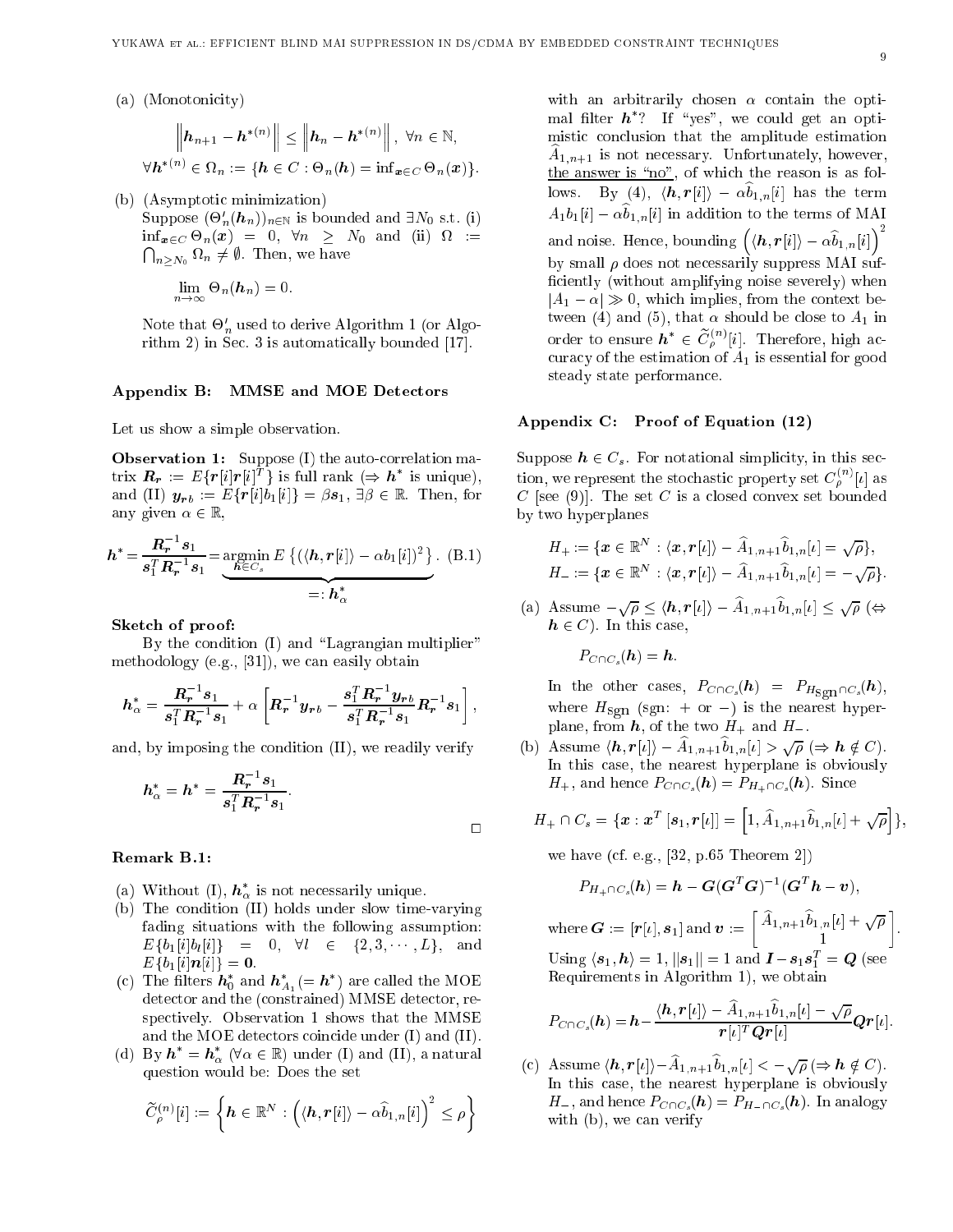$$
P_{C\cap C_s}(\boldsymbol{h})=\boldsymbol{h}-\frac{\langle \boldsymbol{h}, \boldsymbol{r}[\iota]\rangle-\widehat{A}_{1,n+1}\widehat{b}_{1,n}[\iota]+\sqrt{\rho}}{\boldsymbol{r}[\iota]^T\boldsymbol{Q}\boldsymbol{r}[\iota]}\boldsymbol{Q}\boldsymbol{r}[\iota],
$$

which completes the proof.  $\Box$ 

#### Appendix D: New Family of Embedded Constraint Algorithms

Let us onsider the following problem.

**Problem 1:** Suppose q sets  $\{S_\iota(n)\}_{\iota=1}^q \subset \mathbb{R}^N$  are defined for each  $n \in \mathbb{N}$ . Find a sequence  $(h_n)_{n \in \mathbb{N}} \subset$  $\mathbb R$  – that asymptotically minimizes the distance to  $(\{S_{\iota}(n)\}_{\iota=1}^q)_{n\in\mathbb{N}}$  over a linear variety<sup>†</sup> V.

Setting  $V = C_s$  and  $S_t(n) = C_e^{(n)}[t]$ ,  $\forall n \in \mathbb{N}$ ,  $\forall i \in \mathcal{L}_n := \{1, 2, \cdots, q\}$ , Problem 1 is reduced to the one in Sec. 3. Conversely, using V and  $S_t(n)$  instead of  $C_s$  and  $C_{\rho}^{(n)}[\iota], \forall n \in \mathbb{N}, \forall \iota \in \mathcal{I}_n, \text{ in Algorithm 1,}$ respe
tively, we obtain the following s
heme to solve Problem 1.

S
heme 2: (Adaptive Parallel Constrained Projection [A-PCP] Method) Generate a sequence  $(h_n)_{n\in\mathbb{N}}$  by

$$
h_{n+1} = h_n + \lambda_n \mathcal{M}_n \left( \sum_{\iota=1}^q \omega_{\iota}^{(n)} P_{S_{\iota}(n) \cap V}(h_n) - h_n \right),
$$

 $\forall n \in \mathbb{N}$ , where  $h_0 \in V$ ,  $\mu_n \in [0, 2]$  and

$$
\mathcal{M}_n := \begin{cases} \frac{\sum_{\iota=1}^q \omega_{\iota}^{(n)} \| P_{S_{\iota}(n) \cap V} (h_n) - h_n \|^2}{\left\| \sum_{\iota=1}^q \omega_{\iota}^{(n)} P_{S_{\iota}(n) \cap V} (h_n) - h_n \right\|^2}, \\qquad \qquad \text{if } h_n \notin \bigcap_{\iota=1}^q S_{\iota}(n) \cap V, \\qquad \qquad 1, \qquad \text{otherwise.} \end{cases}
$$

If, in Scheme 2, the projection onto  $S_{\iota}(n) \cap V$ is omputationally expensive, an outer approximating closed half-space can be used instead of  $S_{\iota}(n)$  as in the adaptive parallel subgradient projection algorithm (see [33]). When  $S_{\iota}(n)$  ( $\forall n \in \mathbb{N}$ ) is a hyperplane, the choice of  $q = 1$  in Scheme 2 derives the CNLMS algorithm  $[14]$ .

#### A
knowledgement

The authors would like to express their deep gratitude to Prof. K. Sakaniwa of Tokyo Institute of Te
hnology for fruitful dis
ussions. This work was supported in part by JSPS grants-in-Aid (178440).

#### Referen
es

- [1] S. Verdu, "Minimum probability of error for asynchronous Gaussian multiple-access channels," IEEE Trans. In $form. Theory, vol. 32, no. 1, pp. 85–96, Jan. 1986.$
- [2] R. Lupas and S. Verdu, "Linear multiuser detectors in synchronous code-decision multiple-access channels," IEEE Trans. Inform. Theory, vol. 35, no. 1, pp.  $123-136$ , Jan. 1989.
- [3] R. Lupas and S. Verdu, "Near-far resistance of multiuser detectors in asynchronous channels," IEEE Trans. Com $mun., vol. 38, no. 4, pp. 496-508, Apr. 1990.$
- [4] U. Madhow and M. L. Honig, "MMSE interference suppression for direct-sequence spread-spectrum CDMA," IEEE Trans. Commun., vol. 42, no. 12, pp. 3178-3188, Dec. 1994.
- [5] S. L. Miller, "An adaptive direct-sequence code division multiple-access receiver for multiuser interference rejection," IEEE Trans. Commun., vol. 43, no. 2/3/4, pp. 1746-1754. 1995. 1746{1754, 1995.
- [6] M. Honig, U. Madhow, and S. Verdu, "Blind adaptive multiuser detection," IEEE Trans. Inform. Theory, vol. 41, no. 4, pp. 944-960, July 1995.
- [7] S. C. Park and J. F. Doherty, "Generalized projection algorithm for blind interferen
e suppression in DS/CDMA communications," IEEE Trans. Circuits and Systems-II, vol. 44, no. 6, pp. 453-460, June 1997.
- [8] H. V. Poor and X. Wang, "Code-aided interference suppression for DS/CDMA communications - part II: Parallel blind adaptive implementations," IEEE Trans. Commun., vol. 45, no. 9, pp. 1112-1122, Sep. 1997.
- [9] X. Wang and H. V. Poor, "Blind multiuser detection: A subspace approach," IEEE Trans. Inform. Theory, vol. 44, no. 2, pp. 677-690, Mar. 1998.
- [10] M. Honig and M. K. Tsatsanis, "Adaptive techniques for multiuser CDMA receivers," IEEE Signal Processing Magazine, vol. 17, pp. 49-61, May 2000.
- [11] H. Sakai and T. Sakaguchi, "Performance analysis of a new adaptive algorithm for blind multiuser detection," in Proc.  $EUSIPCO$ , Sept. 2002, vol. I, pp. 379-382, Toulouse.
- [12] H. Stark and Y. Yang, Vector Space Projections A Numerical Approach to Signal and Image Processing, Neural Nets and Opti
s, New York: Wiley, 1998.
- [13] I. Oppermann, P. van Rooyen, and R. Kohno, "Guest editorial spread spectrum for global communication II," IEEE Journal on Selected Areas in Communications, vol. 18, no. 1, pp. 1-5, Jan. 2000.
- [14] J. A. Apolinário Jr. and S. Werner, P. S. R. Diniz, and T. I. Laakso, "Constrained normalized adaptive filters for CDMA mobile 
ommuni
ations," in Pro
. EUSIPCO, 1998, vol. IV, pp. 2053-2056.
- [15] R. L. G. Cavalcante, I. Yamada, and K. Sakaniwa, "A fast blind MAI reduction based on adaptive projected subgradient method," IEICE Trans. Fundamentals, vol. E87-A, no. 8, pp. 1973-1980, Aug. 2004.
- [16] I. Yamada, "Adaptive projected subgradient method a unified view for projection based adaptive algorithms," Journal of IEICE, vol. 86, no. 8, pp. 654-658, 2003, in Japanese. Japanese.
- [17] I. Yamada and N. Ogura, "Adaptive projected subgradient method and its applications to set theoric adaptive filtering," in Proc. Thirty Seventh Asilomar Conf. Signals,  $Syst., Comput., Nov. 2003, pp. 600-606.$
- [18] I. Yamada and N. Ogura, "Adaptive projected subgradient method for asymptotic minimization of sequence of nonnegative convex functions," Numer. Funct. Anal. Optim., vol. 25, no. 7&8, pp. 593-617, 2004.

<sup>&#</sup>x27;Given  $v \in \mathbb{R}^n$  and a closed subspace  $M \subset \mathbb{R}^n$ , the translation of M by v defines the *linear variety*  $V := v +$  $M := \{v + m : m \in M\}$ . Suppose dim $(M^-) = 1$ , where  $M^{-} = \{x \in \mathbb{R}^n : \langle x, m \rangle = 0, \forall m \in M\}$ . Then, V is called hyperplane, which can be expressed as  $V = \{x \in$  $\mathbb{R}^n : \langle a, x \rangle = c$  for some  $0 \neq a \in \mathbb{R}^n$  and  $c \in \mathbb{R}$ .